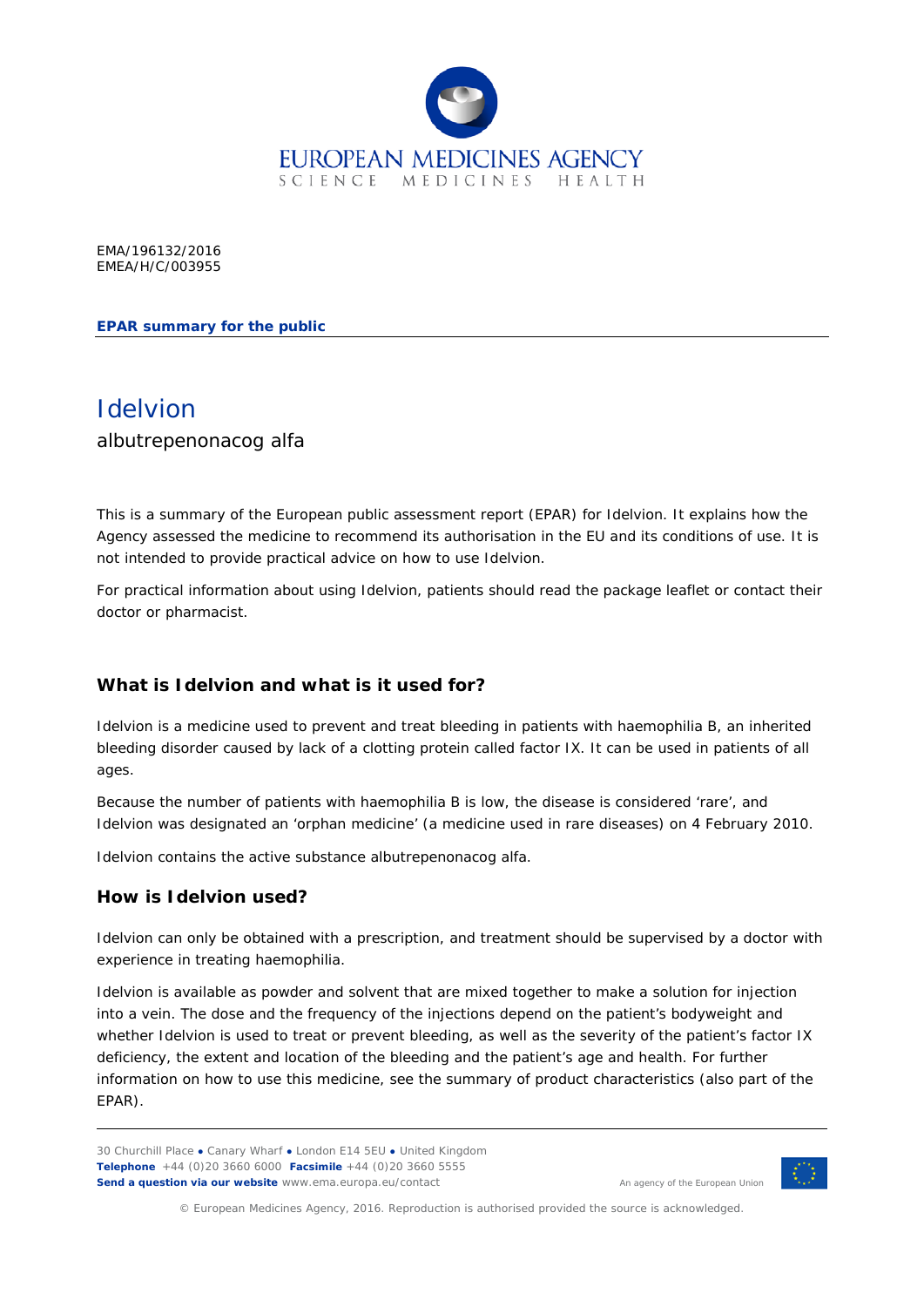# **How does Idelvion work?**

Patients with haemophilia B lack factor IX, a protein needed for normal clotting of the blood, and as a result, they bleed readily. The active substance in Idelvion, albutrepenonacog alfa, works in the body in the same way as human factor IX. It replaces the missing factor IX, thereby helping the blood to clot and giving temporary control of bleeding.

## **What benefits of Idelvion have been shown in studies?**

In a study in 80 adults and adolescents and another study in 27 children aged less than 12 years, Idelvion was effective at preventing bleeding, with most patients experiencing no bleeding while on preventive treatment. Furthermore, Idelvion was effective in treating bleeding episodes when they did occur; around 93% of the bleeding episodes resolved with one Idelvion injection.

# **What are the risks associated with Idelvion?**

Hypersensitivity (allergic) reactions can occur rarely with Idelvion and include: swelling, burning and stinging at the injection site, chills, flushing, itchy rash, headache, hives, low blood pressure, lethargy, nausea and vomiting, restlessness, a fast heartbeat, tightness of the chest and wheezing. In some cases these reactions can become severe.

Some patients taking factor IX medicines may develop inhibitors (antibodies) against factor IX, causing the medicine to stop working and resulting in a loss of bleeding control. Factor IX medicines can also potentially cause problems due to the formation of blood clots in the blood vessels. For the full list of side effects reported with Idelvion, see the package leaflet.

Idelvion must not be used in patients who are hypersensitive (allergic) to the active substance or other ingredients of the medicine. It must also not be used in patients allergic to hamster proteins.

#### **Why is Idelvion approved?**

Studies show that Idelvion is effective at preventing and treating bleeding episodes in patients with haemophilia B, and its safety is comparable to that of other factor IX products. The Agency's Committee for Medicinal Products for Human Use (CHMP) therefore decided that Idelvion's benefits are greater than its risks and recommended that it be approved for use in the EU.

### **What measures are being taken to ensure the safe and effective use of Idelvion?**

A risk management plan has been developed to ensure that Idelvion is used as safely as possible. Based on this plan, safety information has been included in the summary of product characteristics and the package leaflet for Idelvion, including the appropriate precautions to be followed by healthcare professionals and patients.

# **Other information about Idelvion**

The European Commission granted a marketing authorisation valid throughout the European Union for Idelvion on 11 May 2016.

The full EPAR for Idelvion can be found on the Agency's website: ema.europa.eu/Find medicine/Human [medicines/European public assessment reports.](http://www.ema.europa.eu/ema/index.jsp?curl=/pages/medicines/human/medicines/003955/human_med_001974.jsp) For more information about treatment with Idelvion, read the package leaflet (also part of the EPAR) or contact your doctor or pharmacist.